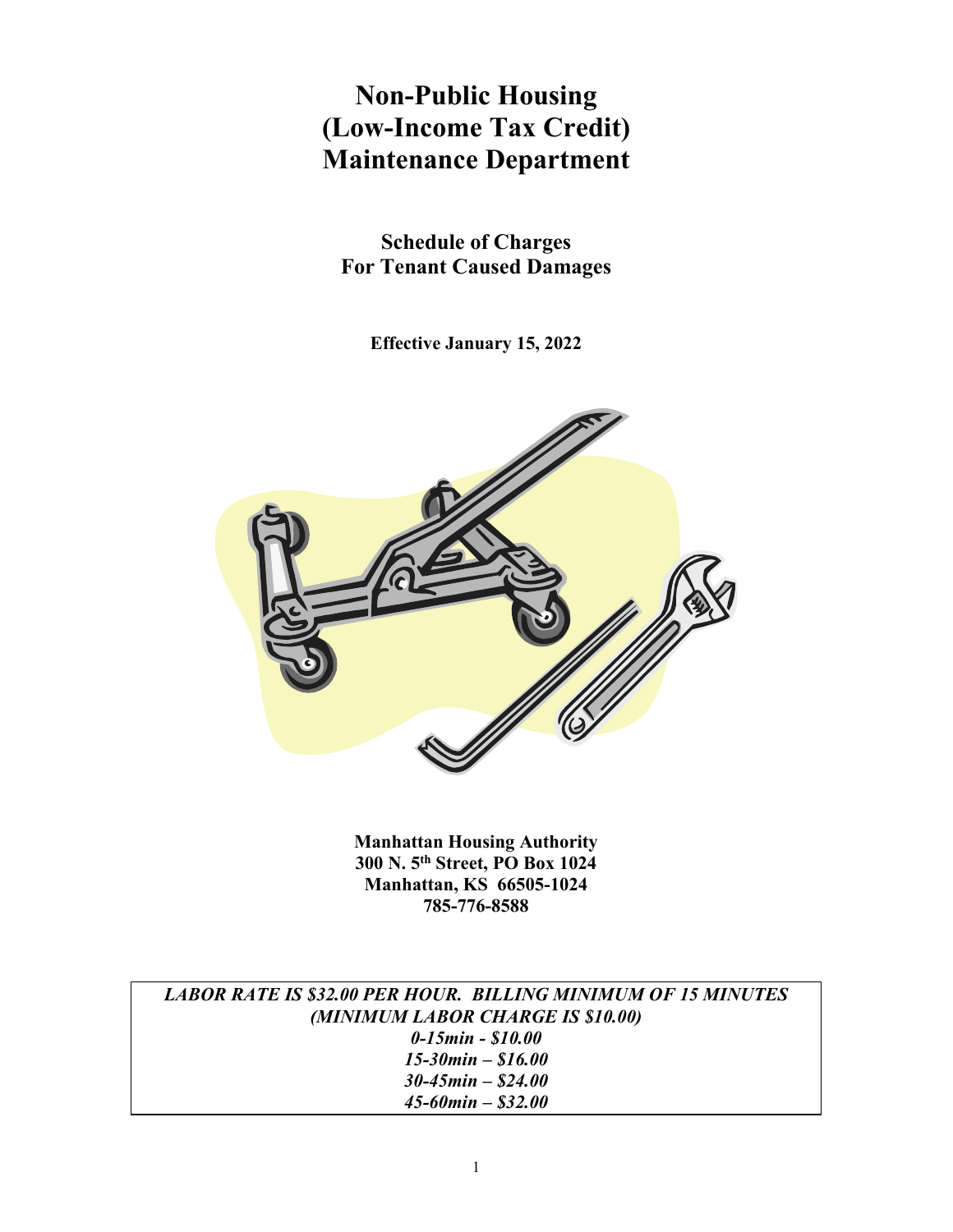#### **SCHEDULE OF CHARGES**

# **SCHEDULE OF APPROXIMATE CHARGES TO RESIDENTS FOR SPECIAL SERVICES**

 The Housing Authority Maintenance Department makes no charge for repairs or replacements in a resident's home when such services are due to fair wear and tear over a reasonable period of time. Fair wear and tear are defined as any item that deteriorates through average usage as determined by Manhattan Housing Authority. If, however, there is evidence of abuse, misuse, or negligence on the part of the resident and changes made by non-Housing Authority personnel, a charge will be made for repair and/or replacement to the original status.

 All charges will be explained to the resident at the time of repair. If the resident is not at home, a copy of the work order or a door hanger will be left explaining the charges. If the resident disagrees with said charges, the resident may request a Grievance Hearing in accordance with the Grievance Procedure to discuss the disputed charges.

 The resident has thirty (30) days from the date of the move-in inspection in which the resident shall report all items in disrepair, missing, or not working properly, that were not noted on the move-in inspection form. No charge will be made for such repairs during this thirty (30) day period.

# **REPAIR COST**

ALL CHARGES LISTED ARE MAXIMUM BASE CHARGES. ON MOVE-OUTS THE CONDITION OF THE UNIT IS TAKEN INTO CONSIDERATION REGARDING MAXIMUM BASE CHARGES. A LESSER BASE CHARGE MAY BE USED AS A STARTING POINT FOR COMPUTING CHARGES ACCORDING TO FAIR WEAR AND TEAR. IF AN ITEM IS NOT LISTED, WE WILL CHARGE LABOR PLUS MATERIALS and EQUIPMENT USES.

#### **Flint Hills Improvement**

|              | Painting - Ceilings and Walls |          |                               |            |
|--------------|-------------------------------|----------|-------------------------------|------------|
|              | 1BEDROOM                      |          | 2 BEDROOM 3 BEDROOM 4 BEDROOM |            |
| Labor        | \$650.00                      | \$700.00 | \$750.00                      | \$800.00   |
| Materials    | 150.00                        | 200.00   | 250.00                        | 300.00     |
| <b>TOTAL</b> | \$800.00                      | \$900.00 | \$1000.00                     | \$1,100.00 |

|         |         | MONTHLY DEPRECIATION (over 5 years) |         |         |
|---------|---------|-------------------------------------|---------|---------|
| \$15.00 | \$18.00 | \$21.00                             | \$24.00 | \$27.00 |

| <b>LABOR RATE IS \$32.00 PER HOUR. BILLING MINIMUM OF 15 MINUTES</b> |
|----------------------------------------------------------------------|
| (MINIMUM LABOR CHARGE IS \$10.00)                                    |
| $0-15$ min - \$10.00                                                 |
| $15 - 30$ min $- $16.00$                                             |
| $30 - 45$ min – \$24.00                                              |
| $45 - 60$ min $-$ \$32.00                                            |
|                                                                      |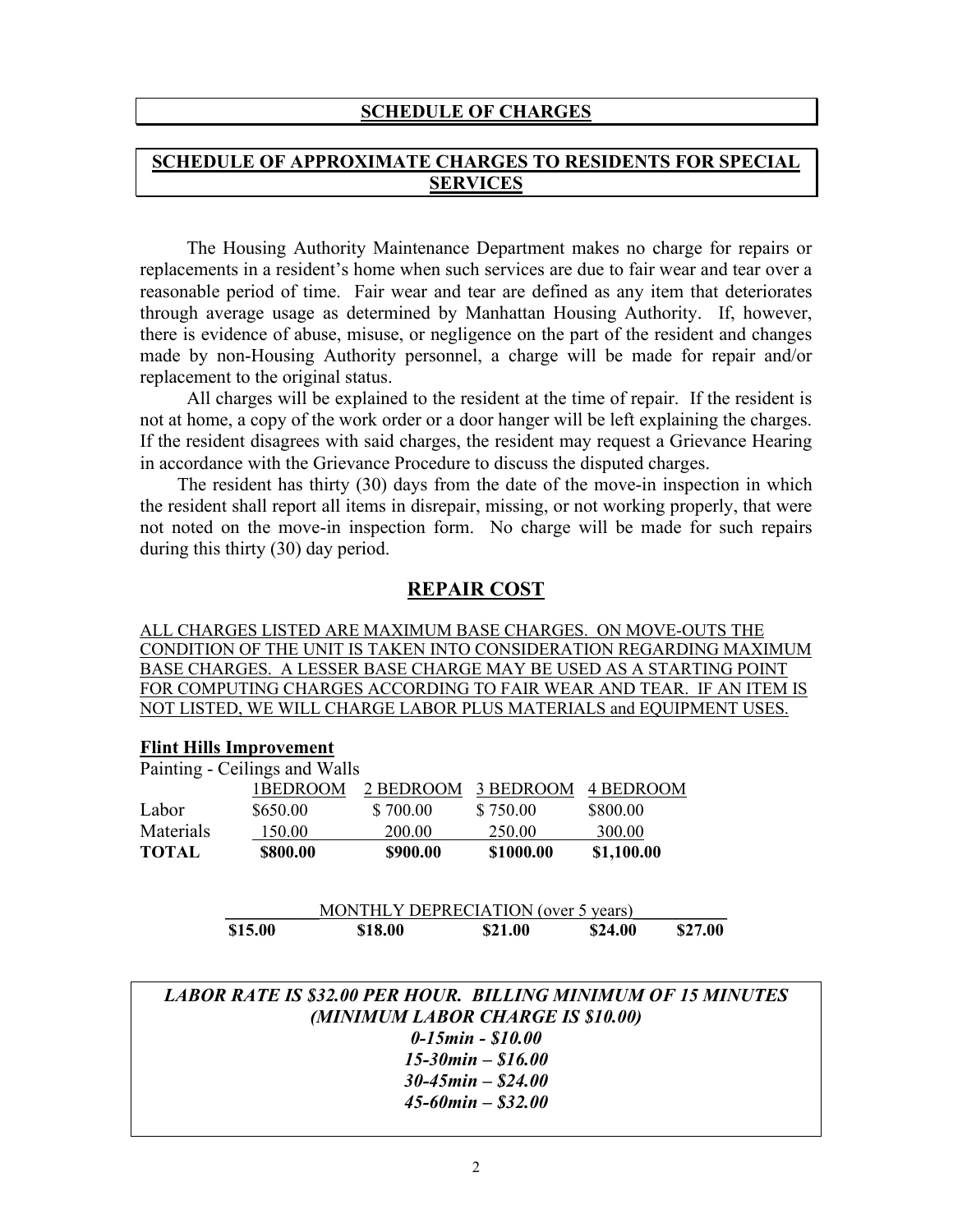#### **Linoleum Floor replacement**

| Kitchen          | Materials plus Labor |
|------------------|----------------------|
| <b>Bathrooms</b> | Materials plus Labor |

# **Carpet Replacement**

Through past contacts for carpet replacement, we will use the following cost estimations for carpet replacement for move out inspections.

#### **Flint Hills Improvement**

| 1BEDROOM | 2 BEDROOM | 3 BEDROOM 4BEDROOM |         |
|----------|-----------|--------------------|---------|
| \$1,200  | \$2,200   | \$3,200            | \$4,200 |

## **We will charge materials plus Labor for partial replacement of carpets**

## **Carpet Cleaning –Flint Hills Improvement**

Through past contacts for cleaning carpets the base price for move out will be as follow:

| 1BEDROOM | 2 BEDROOM | 3 BEDROOM 4BEDROOM |          |
|----------|-----------|--------------------|----------|
| \$185.00 | \$245.00  | \$300.00           | \$365.00 |

#### **Replacement Doors and parts Labor not included**

| Flint Hills Improvement              |                      |
|--------------------------------------|----------------------|
| Interior assessable passage doorknob | \$30.00              |
| Interior assessable bedroom doorknob | \$35.00              |
| Deadbolts locks                      | \$150.00             |
| Exterior six panel steel clad 36"    | \$250.00             |
| Interior six panel wood doors 32"    | \$75.00              |
| Interior six panel wood doors 20"    | \$55.00              |
| Replacement door jams                | materials plus labor |

# *LABOR RATE IS \$32.00 PER HOUR. BILLING MINIMUM OF 15 MINUTES (MINIMUM LABOR CHARGE IS \$10.00) 0-15min - \$10.00 15-30min – \$16.00 30-45min – \$24.00 45-60min – \$32.00*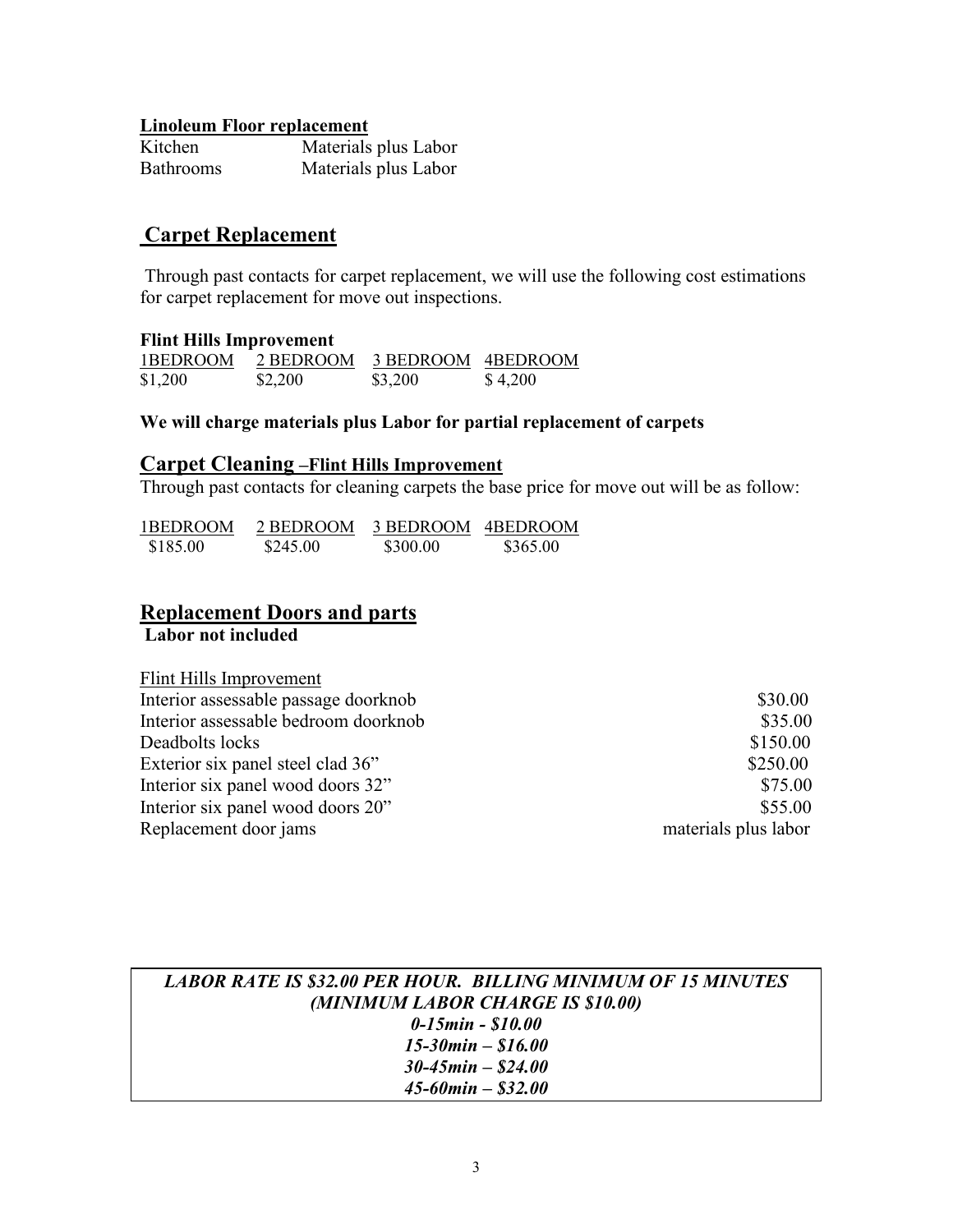# **REPLACEMENT KEY COST**

Apartment Entry Key \$5.00 + \$15.00 deposit Mailbox Key \$5.00

# **WINDOW MINI BLINDS**

| \$35.00             |
|---------------------|
| \$15.00             |
| \$12.00             |
| \$50.00             |
| \$50.00             |
| \$25.00             |
| $Labor + Materials$ |
| \$6.00              |
|                     |

# **PLUMBING**

| Snake Toilet         |                                        | $Labor + Materials$                            |
|----------------------|----------------------------------------|------------------------------------------------|
| Unstop Toilet        |                                        | Working Hours Labor + Materials: Minimum 25.00 |
| Unstop Toilet        | After Hours Labor + Materials: Minimum | 50.00                                          |
| Unstop Kitchen Sink  | Minimum 20.00                          | $Labor + Materials$                            |
| Unstop Bathroom Sink | Minimum 20.00                          | $Labor + Materials$                            |
| Unstop bathtub       | Minimum 20.00                          | $Labor + Materials$                            |

\*All other plumbing repairs will be materials plus labor

*LABOR RATE IS \$32.00 PER HOUR. BILLING MINIMUM OF 15 MINUTES (MINIMUM LABOR CHARGE IS \$10.00) 0-15min - \$10.00 15-30min – \$16.00 30-45min – \$24.00 45-60min – \$32.00*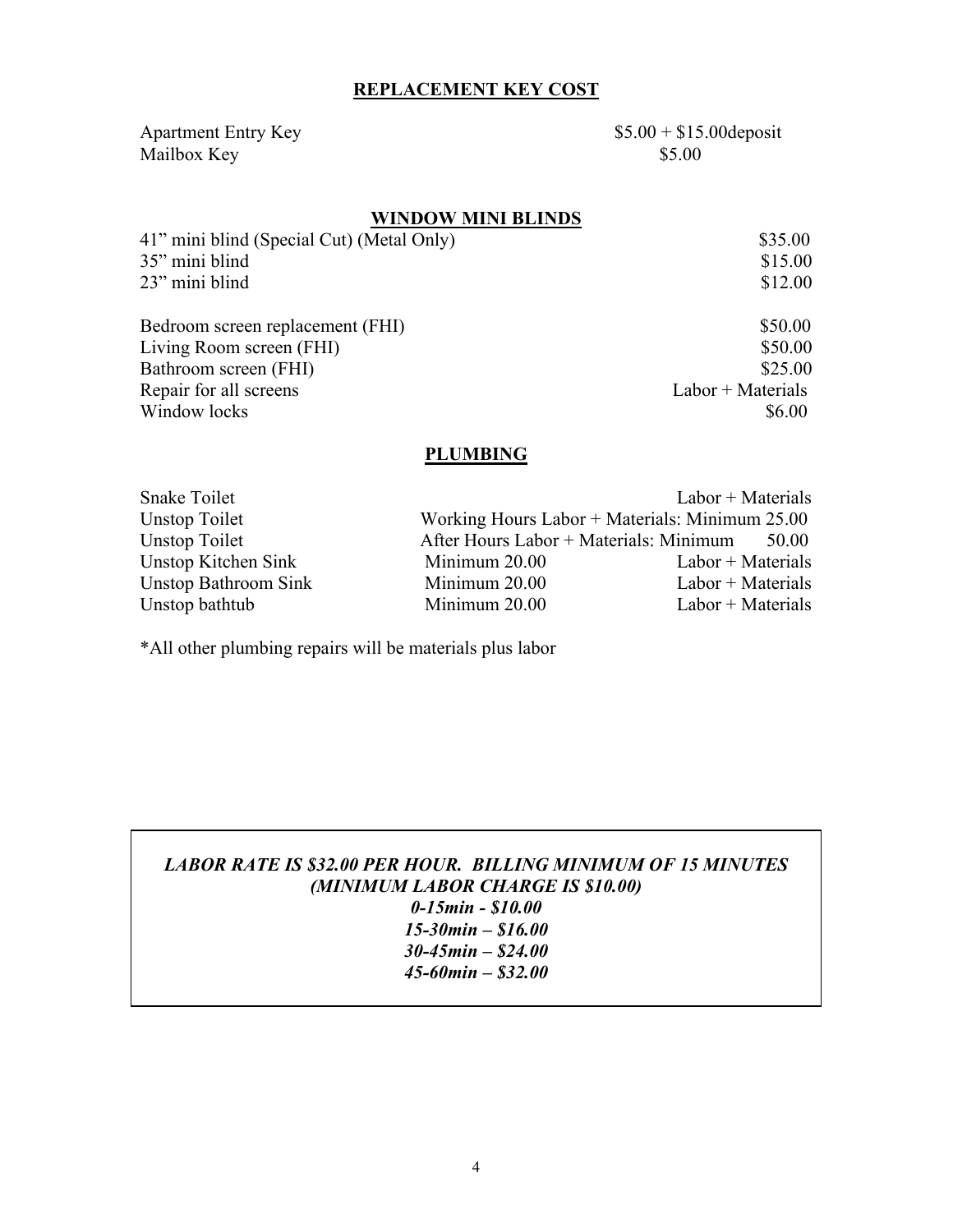## **REFRIGERATOR PARTS\***

## **\*PRICES MAY VARY ACCORDING TO STOVE/REFRIGERATOR MODLE**

Replacement parts will be charged Materials plus labor

## **ELECTRIC RANGE PARTS**

| 30.00 |
|-------|
| 40.00 |
| 15.00 |
| 8.00  |
| 5.00  |
|       |

# **ELECTRICAL**

Because of the location the light bulb replacement charge for the fixture over the stair casing at Flint Hill Improvements will be **material only**.

The following costs are only for materials; minimum labor rates will be added if maintenance performs tasks

| Light Switch                                                 | 8.00  |
|--------------------------------------------------------------|-------|
| Outlet (receptacle)                                          | 6.00  |
| <b>GFCI</b> Outlet                                           | 12.00 |
| Chandelier 60Watt (LED)                                      | 3.00  |
| Front porch light Fixture                                    | 30.00 |
| Light Fixture (Fluorescent Two Bulb)                         | 85.00 |
| Porcelain Lamp Holder                                        | 10.00 |
| Thermostat                                                   | 60.00 |
| Light Fixture Cover (Clear ribbed glass blow) Fluorescent    | 30.00 |
| Bulb $(2')$                                                  | 8.00  |
| Fluorescent Bulb (4')                                        | 10.00 |
| Light Bulb, 60 Watt (LED)                                    | 3.00  |
| Appliance Bulb                                               | 5.00  |
| <b>Outlet Cover</b>                                          | 2.00  |
| <b>Switch Cover</b>                                          | 2.00  |
| Hard wire electric Smoke Detector (sealed battery)           | 35.00 |
| Hard wire electric Carbon Monoxide Detector (sealed battery) | 65.00 |



# **MISCELLANEOUS**